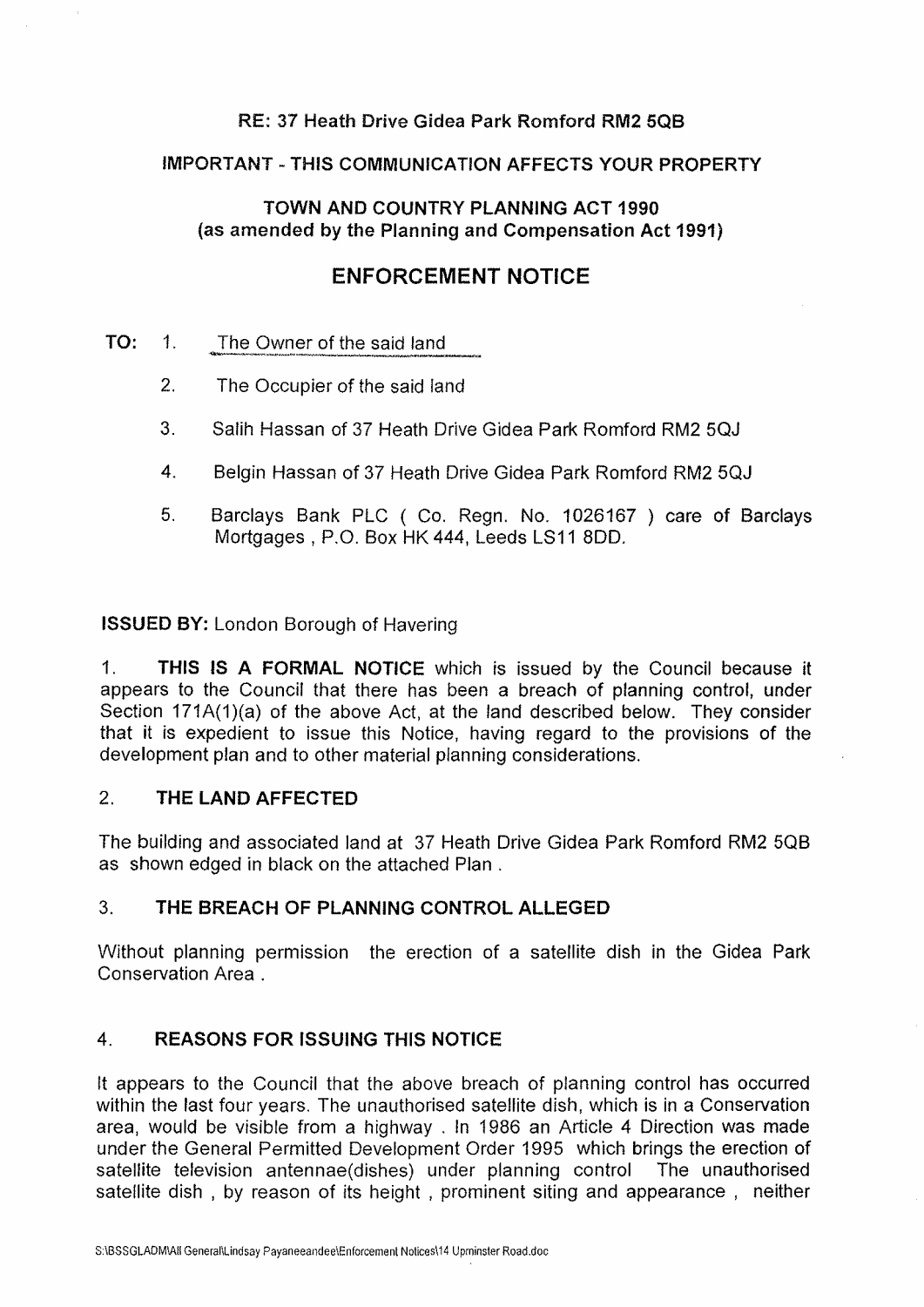preserves nor enhances the character or appearance of the Conservation Area. It is obtrusive and adversely affects the visual amenity of the street scene and detracts from the special character and appearance of the Gidea Park Conservation Area contrary to policies DC61 and DC68 of the Core Strategy and Development Control Policies Submission Development Plan document .

### 5. **WHAT YOU ARE REQUIRED TO DO**

(i) Remove the satellite dish

Time for compliance: 3 months from the effective date of this notice

(ii) Remove all materials , equipment, machinery, rubble, and apparatus brought on to the land in connection with the unauthorised development

Time for compliance: 3 months from the effective date of this notice

#### 6. **WHEN THIS NOTICE TAKES EFFECT**

This Notice takes effect on 16<sup>th</sup> September 2008, unless an appeal is made against it beforehand

Dated: 5<sup>th</sup> August 2008

Dated:  $5^{\text{th}}$  August 2008<br>Signed: Authorised Officer<br>Authorised Officer

Authorised Officer<br>on behalf of London Borough of Havering Town Hall Main Road Romford RM1 3BD

### **YOUR RIGHT OF APPEAL**

You can appeal against this Enforcement Notice to the Secretary of State by  $16<sup>th</sup>$ September 2008 . Further details are given in the attached explanatory note.

### **WHAT HAPPENS IF YOU DO NOT APPEAL**

If you do not appeal against this Enforcement Notice, it will take effect on 16<sup>th</sup> September 2008 and you must then ensure that the required steps for complying with it, for which you may be held responsible, are taken within the period specified in the Notice.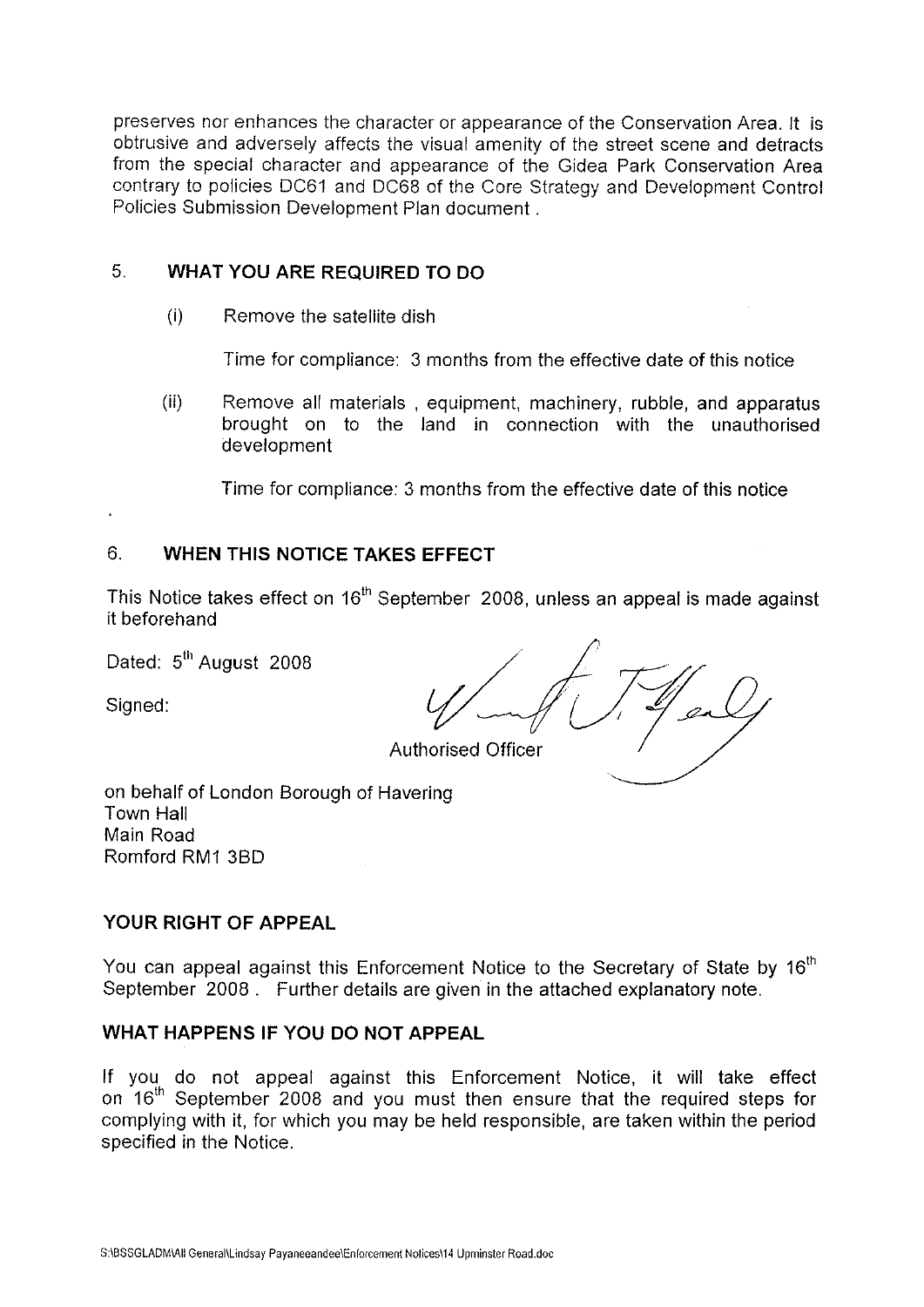FAILURE TO COMPLY WITH AN ENFORCEMENT NOTICE WHICH HAS TAKEN EFFECT CAN RESULT IN PROSECUTION AND/OR REMEDIAL ACTION BY THE COUNCIL.

 $\mathcal{L}^{\text{max}}_{\text{max}}$  ,  $\mathcal{L}^{\text{max}}_{\text{max}}$ 

 $\mathcal{L}^{\text{max}}_{\text{max}}$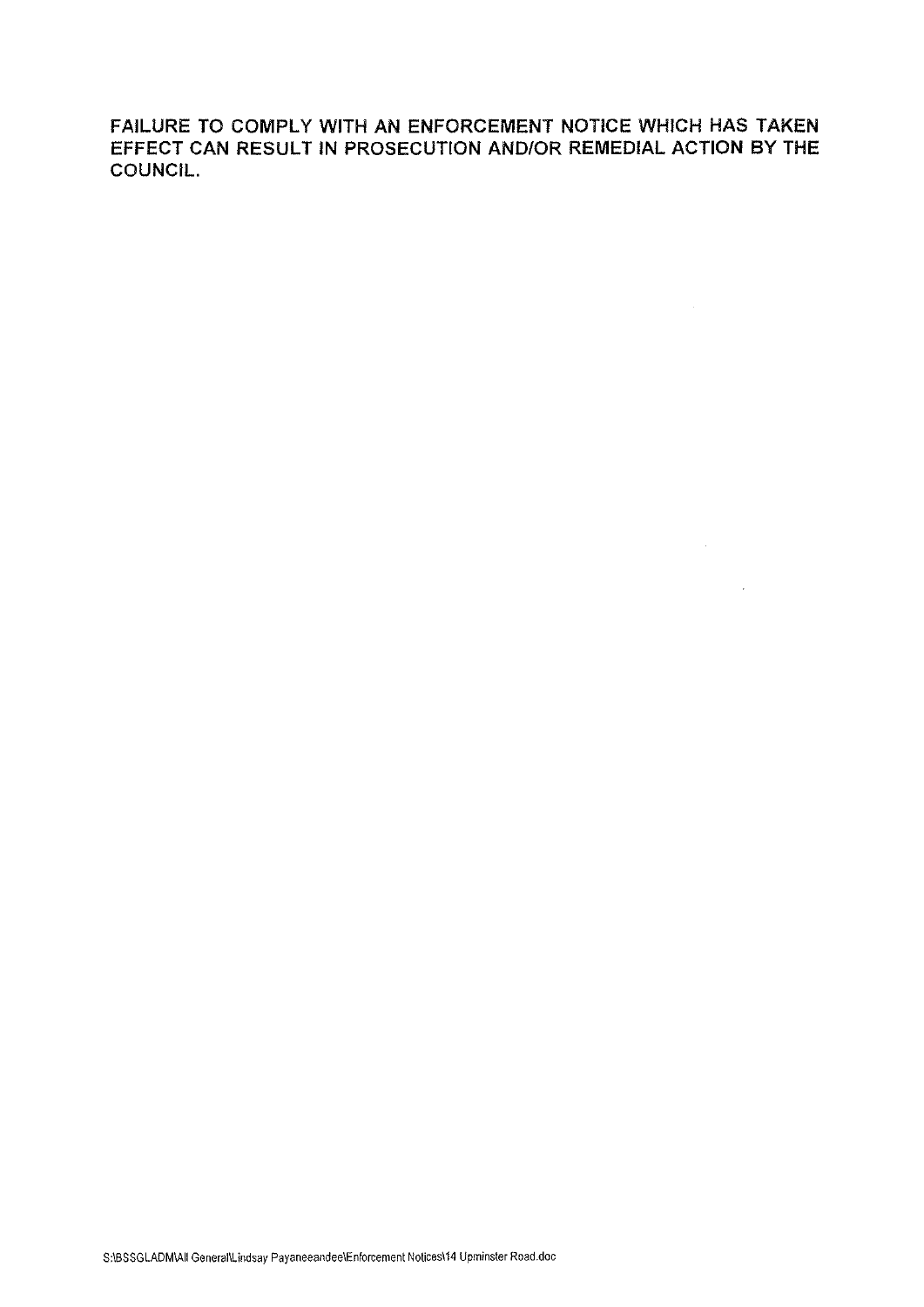#### **EXPLANATORY NOTES**

#### **STATUTORY PROVISIONS**

A summary of Sections 171A, 171B and 172 to 177 of the Town and Country Planning Act 1990 (as amended) is enclosed with this Notice.

#### **YOUR RIGHT OF APPEAL**

You can appeal against this Notice, but any appeal must be in writing and received, or posted (with the postage paid and properly addressed) in time to be received in the ordinary course of the post, by the Secretary of State before 16<sup>th</sup> September 2008 . The enclosed booklet "Enforcement Appeals - A guide to Procedure" sets out your rights. Read it carefully. If you appeal you should use the enclosed appeal forms. Two copies are for you to send to the Secretary of State if you decide to appeal. The other is for you to keep as a duplicate for your own records. You should also send the Secretary of State a copy of the Enforcement Notice.

#### **GROUNDS OF APPEAL**

The grounds of appeal are set out in Section 174 of the Town and Country Planning Act 1990 and are also set out on pages 2 - 5 of the enclosed appeal forms.

#### **PLANNING APPLICATION FEE**

Should wish to appeal on ground (a) - that planning permission should be granted for the unauthorised development - then a fee of £170 is payable both to the Secretary of State and to the Council. If the fees are not paid then that ground of appeal will not be valid.

#### **STATEMENT ON GROUNDS OF APPEAL**

You must submit to the Secretary of State, either when giving notice of appeal or within 14 days from the date on which the Secretary of State sends him a notice so requiring him, a statement in writing specifying the grounds on which you are appealing against the enforcement notice and stating briefly the facts on which you propose to rely in support of each of those grounds.

#### **RECIPIENTS OF THE ENFORCEMENT NOTICE**

The names and addresses of all the persons on whom the Enforcement Notice has been served are:

- **TO:** 1. The Owner of the said land
	- 2. The Occupier of the said land
	- 3. Salih Hassan of 37 Heath Drive Gidea Park Romford RM2 5QJ
	- 3. Belgin Hassan of 37 Heath Drive Gidea Park Romford RM2 5QJ
	- 4. Barclays Bank PLC (Co.Regn. No. 1026167) care of Barclays

Mortgages , P.O. Box HK444, Leeds LS11 800.